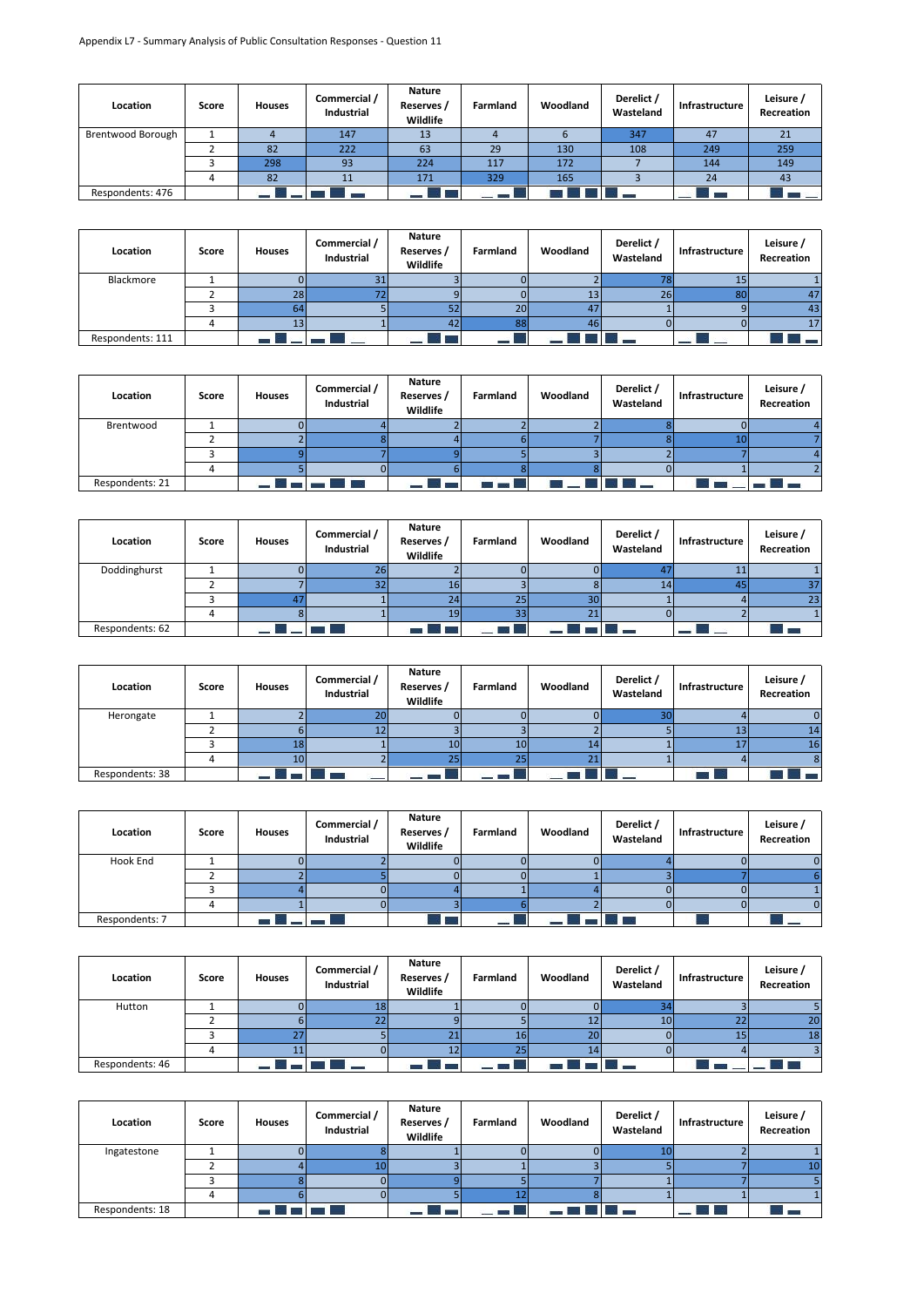| Location        | Score | <b>Houses</b> | Commercial /<br>Industrial | <b>Nature</b><br>Reserves /<br>Wildlife | Farmland | Woodland | Derelict /<br>Wasteland | Infrastructure | Leisure /<br>Recreation |
|-----------------|-------|---------------|----------------------------|-----------------------------------------|----------|----------|-------------------------|----------------|-------------------------|
| Ingrave         |       |               | 20                         |                                         |          |          |                         |                |                         |
|                 |       |               |                            |                                         |          |          | 10 <sup>1</sup>         | 28             |                         |
|                 |       |               |                            |                                         |          |          |                         |                | 15                      |
|                 |       |               |                            |                                         | 30       | nп       |                         |                |                         |
| Respondents: 43 |       |               |                            |                                         |          |          |                         |                |                         |

| Location        | Score | <b>Houses</b> | Commercial /<br>Industrial | <b>Nature</b><br>Reserves /<br>Wildlife | Farmland | Woodland | Derelict /<br>Wasteland | Infrastructure | Leisure /<br>Recreation |
|-----------------|-------|---------------|----------------------------|-----------------------------------------|----------|----------|-------------------------|----------------|-------------------------|
| Kelvedon Hatch  |       |               |                            |                                         |          |          |                         |                |                         |
|                 |       |               |                            |                                         |          |          |                         |                |                         |
|                 |       |               |                            |                                         |          |          |                         |                |                         |
|                 |       |               |                            |                                         |          |          |                         |                |                         |
| Respondents: 10 |       |               |                            |                                         |          |          |                         |                |                         |

| Location       | Score | <b>Houses</b> | Commercial /<br>Industrial | <b>Nature</b><br>Reserves /<br>Wildlife | Farmland | Woodland | Derelict /<br>Wasteland | Infrastructure | Leisure /<br>Recreation |
|----------------|-------|---------------|----------------------------|-----------------------------------------|----------|----------|-------------------------|----------------|-------------------------|
| Mountnessing   |       |               |                            |                                         |          |          |                         |                |                         |
|                |       |               |                            |                                         |          |          |                         |                |                         |
|                |       |               |                            |                                         |          |          |                         |                |                         |
|                |       |               |                            |                                         |          |          |                         |                |                         |
| Respondents: 3 |       |               |                            |                                         |          |          |                         |                |                         |

| Location        | Score | <b>Houses</b> | Commercial /<br>Industrial | <b>Nature</b><br>Reserves /<br>Wildlife | Farmland | Woodland | Derelict /<br>Wasteland | Infrastructure | Leisure /<br>Recreation |
|-----------------|-------|---------------|----------------------------|-----------------------------------------|----------|----------|-------------------------|----------------|-------------------------|
| Pilgrims Hatch  |       |               |                            |                                         |          |          |                         |                |                         |
|                 |       |               |                            |                                         |          |          |                         |                |                         |
|                 |       |               |                            |                                         |          |          |                         |                |                         |
|                 |       |               |                            |                                         |          |          |                         |                |                         |
| Respondents: 17 |       |               |                            |                                         |          |          |                         |                |                         |

| Location       | Score | <b>Houses</b> | Commercial /<br>Industrial | <b>Nature</b><br>Reserves /<br>Wildlife | Farmland | Woodland | Derelict /<br>Wasteland | Infrastructure | Leisure /<br>Recreation |
|----------------|-------|---------------|----------------------------|-----------------------------------------|----------|----------|-------------------------|----------------|-------------------------|
| Shenfield      |       |               |                            |                                         |          |          |                         |                |                         |
|                |       |               |                            |                                         |          |          |                         |                |                         |
|                |       |               |                            |                                         |          |          |                         |                |                         |
|                |       |               |                            |                                         |          |          |                         |                |                         |
| Respondents: 8 |       |               |                            |                                         |          |          |                         |                |                         |

| Location       | Score | <b>Houses</b> | Commercial /<br>Industrial | <b>Nature</b><br>Reserves /<br>Wildlife | Farmland | Woodland | Derelict /<br>Wasteland | Infrastructure | Leisure /<br>Recreation |
|----------------|-------|---------------|----------------------------|-----------------------------------------|----------|----------|-------------------------|----------------|-------------------------|
| South Weald    |       |               |                            |                                         |          |          |                         |                |                         |
|                |       |               |                            |                                         |          |          |                         |                |                         |
|                |       |               |                            |                                         |          |          |                         |                |                         |
|                |       |               |                            |                                         |          |          |                         |                |                         |
| Respondents: 2 |       |               |                            |                                         |          |          |                         |                |                         |

| Location              | Score | <b>Houses</b> | Commercial /<br>Industrial | <b>Nature</b><br>Reserves /<br>Wildlife | Farmland | Woodland | Derelict /<br>Wasteland | Infrastructure | Leisure /<br>Recreation |
|-----------------------|-------|---------------|----------------------------|-----------------------------------------|----------|----------|-------------------------|----------------|-------------------------|
| <b>Stondon Massey</b> |       |               |                            |                                         |          |          |                         |                |                         |
|                       |       |               |                            |                                         |          |          |                         |                |                         |
|                       |       |               |                            |                                         |          |          |                         |                |                         |
|                       |       |               |                            |                                         |          |          |                         |                |                         |
| Respondents: 6        |       | u pro         |                            |                                         |          |          |                         |                |                         |

| Location | Score | <b>Houses</b> | Commercial /<br>Industrial | <b>Nature</b><br>Reserves /<br>Wildlife | Farmland | Woodland | Derelict /<br>Wasteland | Infrastructure | Leisure /<br>Recreation |
|----------|-------|---------------|----------------------------|-----------------------------------------|----------|----------|-------------------------|----------------|-------------------------|
| Warley   |       |               |                            |                                         |          |          |                         |                |                         |
|          |       |               |                            |                                         |          |          |                         |                |                         |
|          |       |               |                            |                                         |          |          |                         |                |                         |